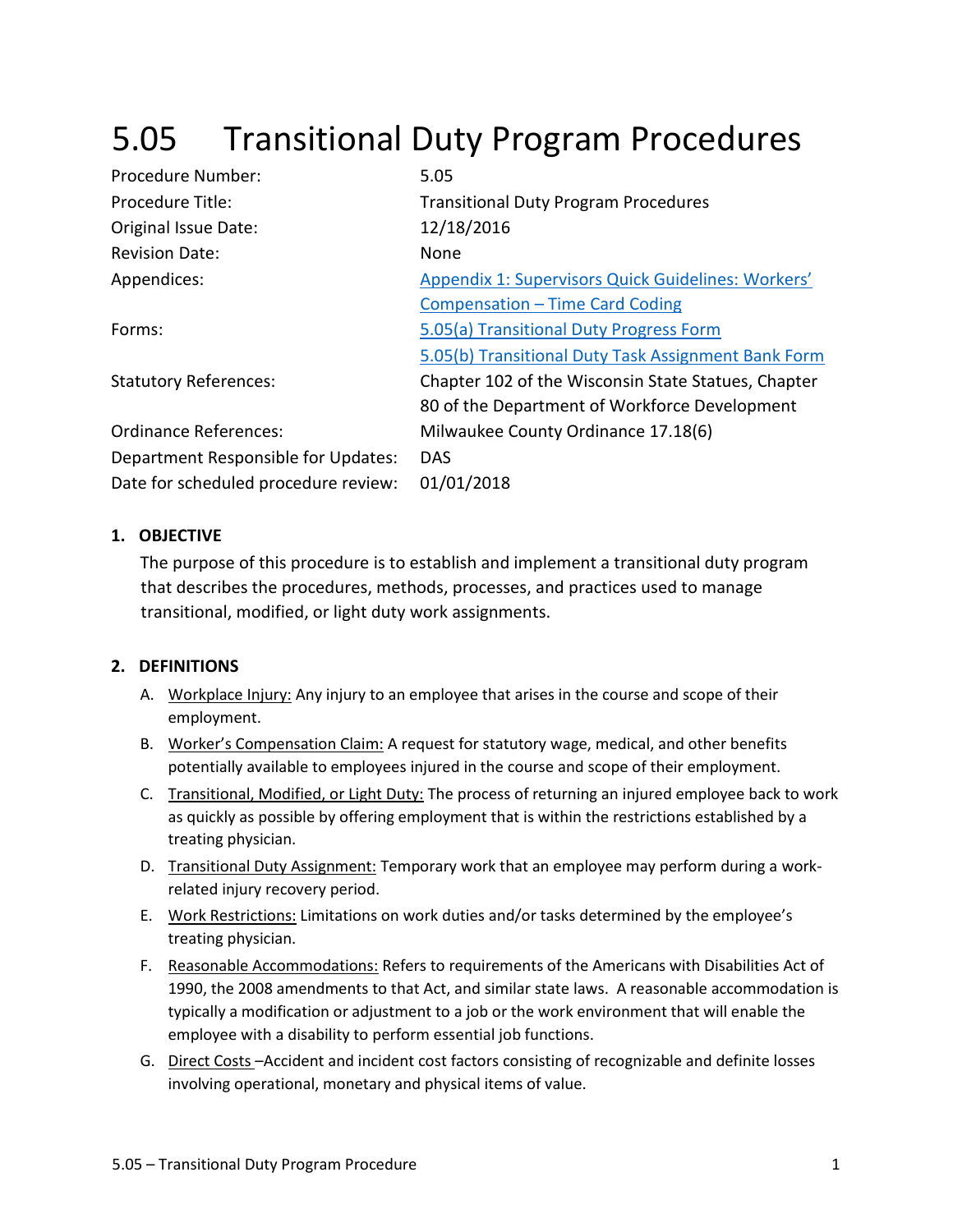H. Indirect Costs – Accident and incident cost factors that are definable; however, may not be easily recognized or foreseen. They are in addition to direct accident and incident costs. Examples of indirect costs may include: lost time by fellow employees, supervisor's time to investigate, training a substitute worker, poor efficiency due to break-up of crew, hiring costs, overtime to make up production, failure to meet deadlines/fill orders, loss of good will, loss of production, overhead costs while work disrupted, and downtime.

#### **3. PROCEDURE**

A. Transitional Duty Program: The transitional duty program provides employees who have an occupational injury or illness and are unable to return to full work duties immediately with a safe and timely transition from point of injury to temporary transitional position and, ultimately, to full work duties.

Milwaukee County places a high value on its employees. Their safety and welfare are top priority. When employees incur a workplace injury or illness, it is our intent to assist them with an expedited recovery and return them to relevant employment.

We are committed to providing employees with meaningful and productive work in their recovery from a work-related injury or illness. Employees who have incurred a work-related injury or illness will return to work immediately, consistent with their medical restrictions.

The transitional duty program helps ensure that essential public services continue to be delivered, reduces the costs of worker's compensation, and allows employees who have incurred a work-related injury or illness to continue contributing to the County's mission.

Milwaukee County attempts to accommodate all restrictions resulting from work-related injuries and illnesses.

- i. Goals of Transitional Duty: A successful transitional duty program accomplishes many different goals that focus mainly on the employee, but also on the employer. Specific goals of the program may include, but are not limited to, the following:
	- To provide the employee with an expedited and safe return to work after a workrelated injury or illness.
	- To promote a safe work environment by accepting responsibility for injured workers.
	- To retain qualified senior employees within Milwaukee County, thereby utilizing their expertise, training, and knowledge.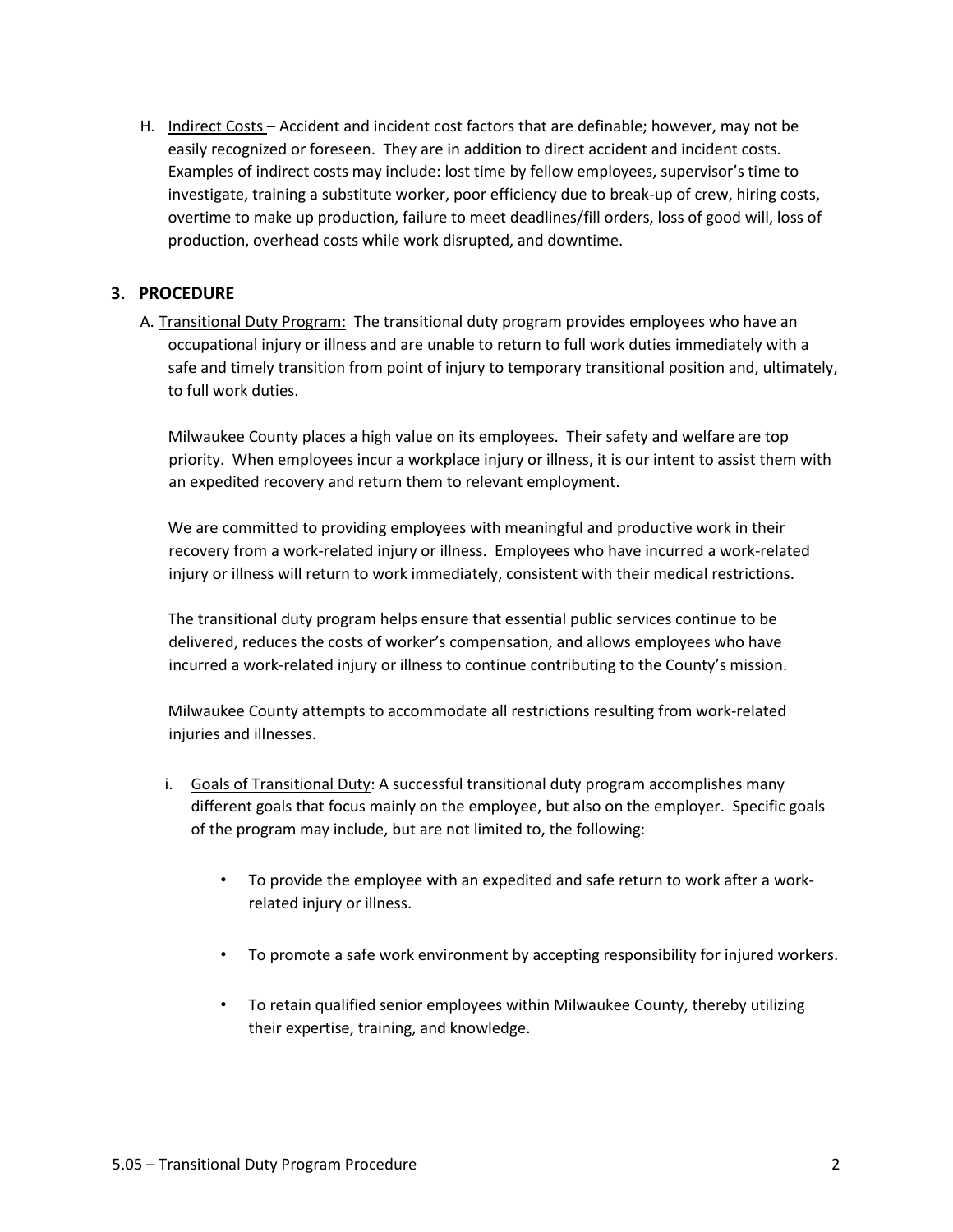- To reduce medical costs associated with Worker's Compensation claims due to extended work absences.
- To reduce indemnity payments of Worker's Compensation claims when employees are capable of performing transitional duty work assignments for the citizens of Milwaukee County.
- ii. Benefits of Transitional Duty: An effective transitional duty program is beneficial to both the employee and employer in multiple ways. Examples of these benefits may include, but are not limited to, the following:
	- 1. Accelerate the Injured Workers' Recovery: Experts in rehabilitation report that an injured employee placed in a transitional duty program will return to his/her regular job more promptly than if the employee remains off work at home. Many employees placed in transitional duty assignments will decide on their own to return to their normal jobs before the length of a transitional duty assignment runs out. If an employee indicates a desire to return to his/her regular job, this should first be cleared with the treating physician.
	- 2. Maintain a Senior Work Force: Bringing injured employees back to work immediately after a work-related injury will always aid in maintaining a senior/experienced work force. In many instances, it will eliminate the necessity of hiring a back-up employee or training a new employee.
	- 3. Reduce Employee Turnover: Workplace safety studies have shown that companies with a high incidence of injuries and lost time will have a high turnover in employment. Conversely, those with low frequency and severity of injuries have lower rates of employee turnover. A successful transitional duty program is one way of reducing frequency and severity of workplace injuries, as well as employee turnover.
	- 4. Improve the Work Ethic: If the Worker's Compensation system is abused, work ethic will decline considerably. If employees are returned to productive roles as soon as possible following an injury, there will be a positive attitude and atmosphere of productivity. The transitional duty program demonstrates that an employee is paid a good wage for an honest day's work.
	- 5. Promote Employee Morale and Job Security: An employee who is off work due to a Worker's Compensation injury may become concerned if no one from the County contacts her/him and may wonder if her/his job will still be available upon return. An effective transitional duty program increases communication and brings employees back to work immediately. This will eliminate any feelings of insecurity and promote County employee morale.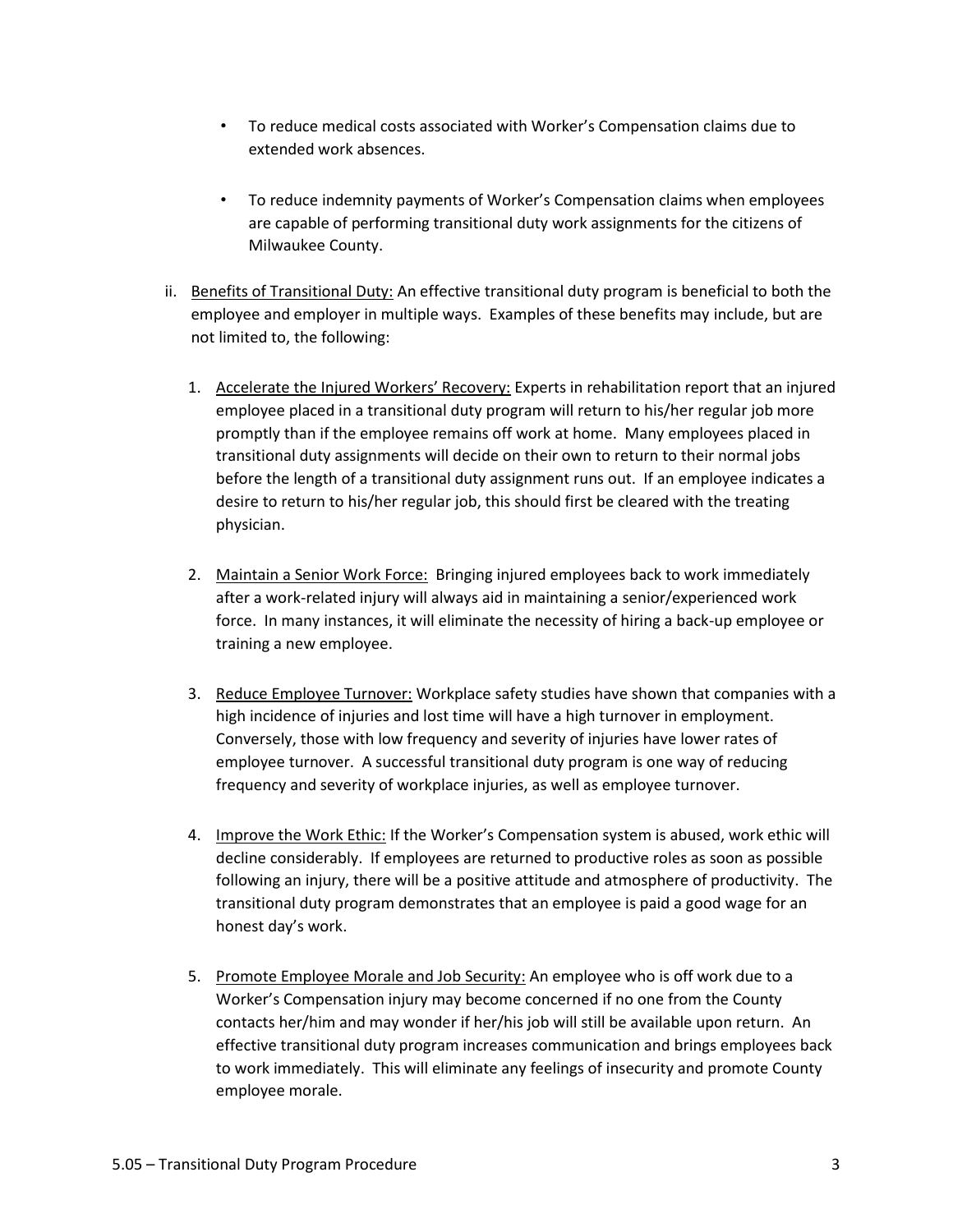- 6. Improved Employee/Management Relations: The vast majority of employees would rather be working than remain off work at home. An effective transitional duty program will increase our employees' respect for leadership by clearly and consistently managing transitional duty assignments.
- 7. Reduce Self-Insured Worker's Compensation Cost: An effective transitional duty program will help Milwaukee County reduce the amount of money paid annually for Worker's Compensation claims. This is successfully accomplished through a proactive risk control/safety program and an effective transitional duty program.
- 8. Reduce Injury Severity: By ensuring the expedited return of employees to productive roles following an injury, the County will minimize the severity of worker's compensation indemnity costs.
- 9. Decrease Injury Frequency: Where effective transitional duty programs exist, there is typically a significant drop in the frequency of injuries. This is attributable to two factors. First, there is an increase in company morale and awareness of safety through the visible transitional duty program. Secondly, those employees who have traditionally taken advantage of the Worker's Compensation system are less likely to continue since transitional duty assignment eliminates an incentive to pursue fraudulent claims.
- 10. Minimize Medical Care Expenses: If an injured employee is returned to the workplace immediately, the chances of permanent disability are minimal. In addition, the short and long term corresponding medical expenses will be dramatically reduced through an expedited transitional duty assignment and eventual return to normal work.
- 11. Eliminate Disability Syndrome: If an injured employee can stay off work for a considerable amount of time, the lack of activity may lead to depression and potentially an exacerbated condition. This syndrome is eliminated by returning the employee back to the work environment as soon as possible.
- 12. Eliminate Malingerers: If given the option, some employees off work due to a workrelated injury may remain off longer and malinger. If all employees who incur a workrelated injury are given a transitional duty assignment, malingerers will be effectively eliminated.
- 13. Reduction of Indirect Costs: Indirect costs are not easily recognized or foreseen and generally far exceed the direct costs (medical and indemnity) of a work-related injury or illness. Through a proactive safety program and effective transitional duty program, the County will reduce the indirect cost of injuries. The following are examples of indirect costs: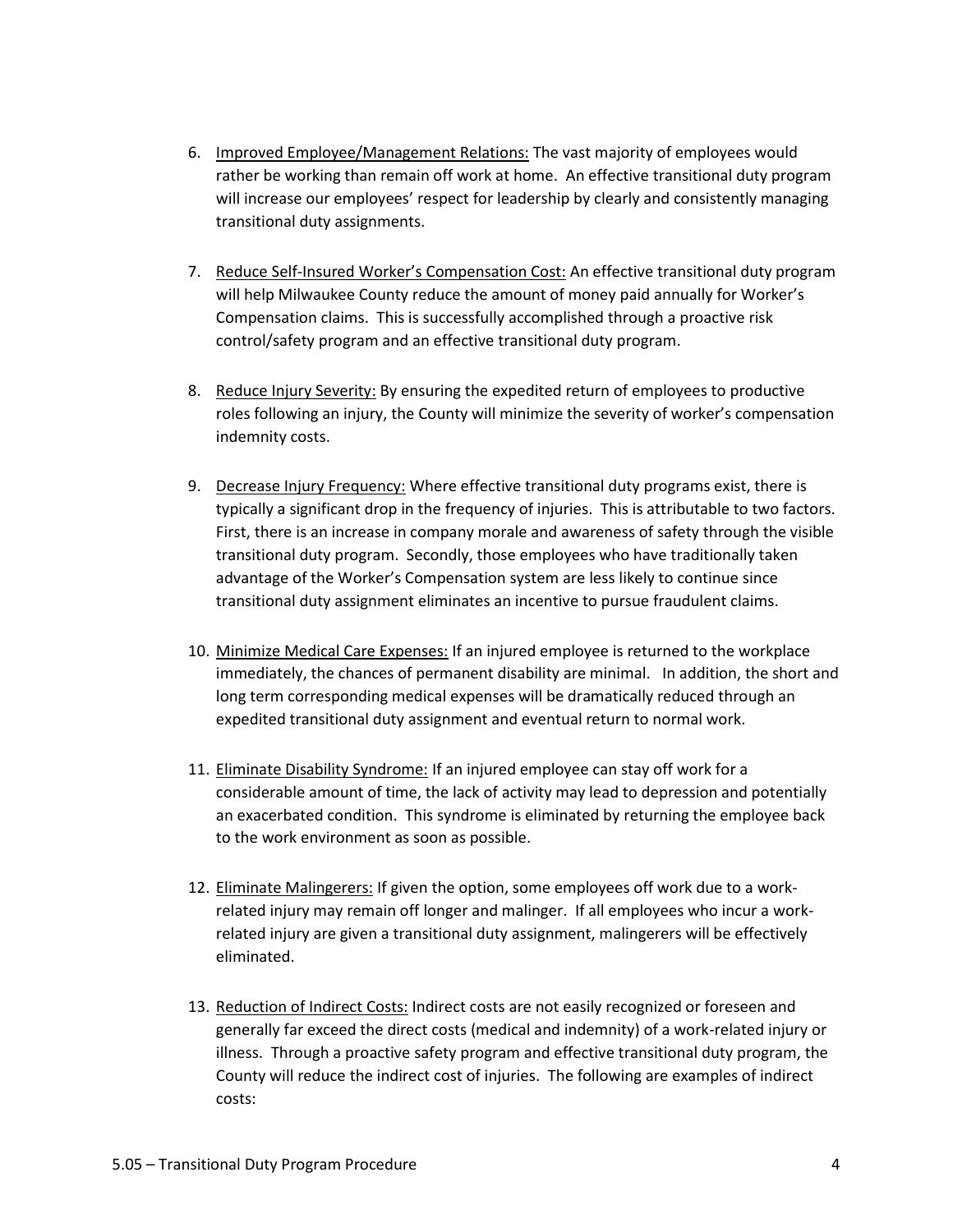- a. Lost time by fellow employees
- b. Supervisor's time to investigate
- c. Training a substitute worker
- d. Poor efficiency due to break-up of crew
- e. Hiring costs
- f. Overtime to make up production
- g. Failure to meet deadlines/fill orders
- h. Loss of good will
- i. Loss of production
- j. Overhead costs while work is disrupted
- k. Downtime
- iii. Transitional Duty Assignment: A transitional duty assignment is temporary work that an employee may perform during a work-related injury recovery period. The assignment may be either full or part-time, depending on the restrictions provided by the treating physician. The rate of pay during the transitional duty assignment will be the employee's regular wage. Transitional duty assignments may include the following:
	- Temporary modification of a regular work assignment and/or change in duties;
	- Temporary reassignment to another shift and/or schedule change;
	- Temporary reassignment to another position within the department;
	- Temporary reassignment to another department; or
	- Temporary reassignment to an outside agency; e.g., Goodwill, Salvation Army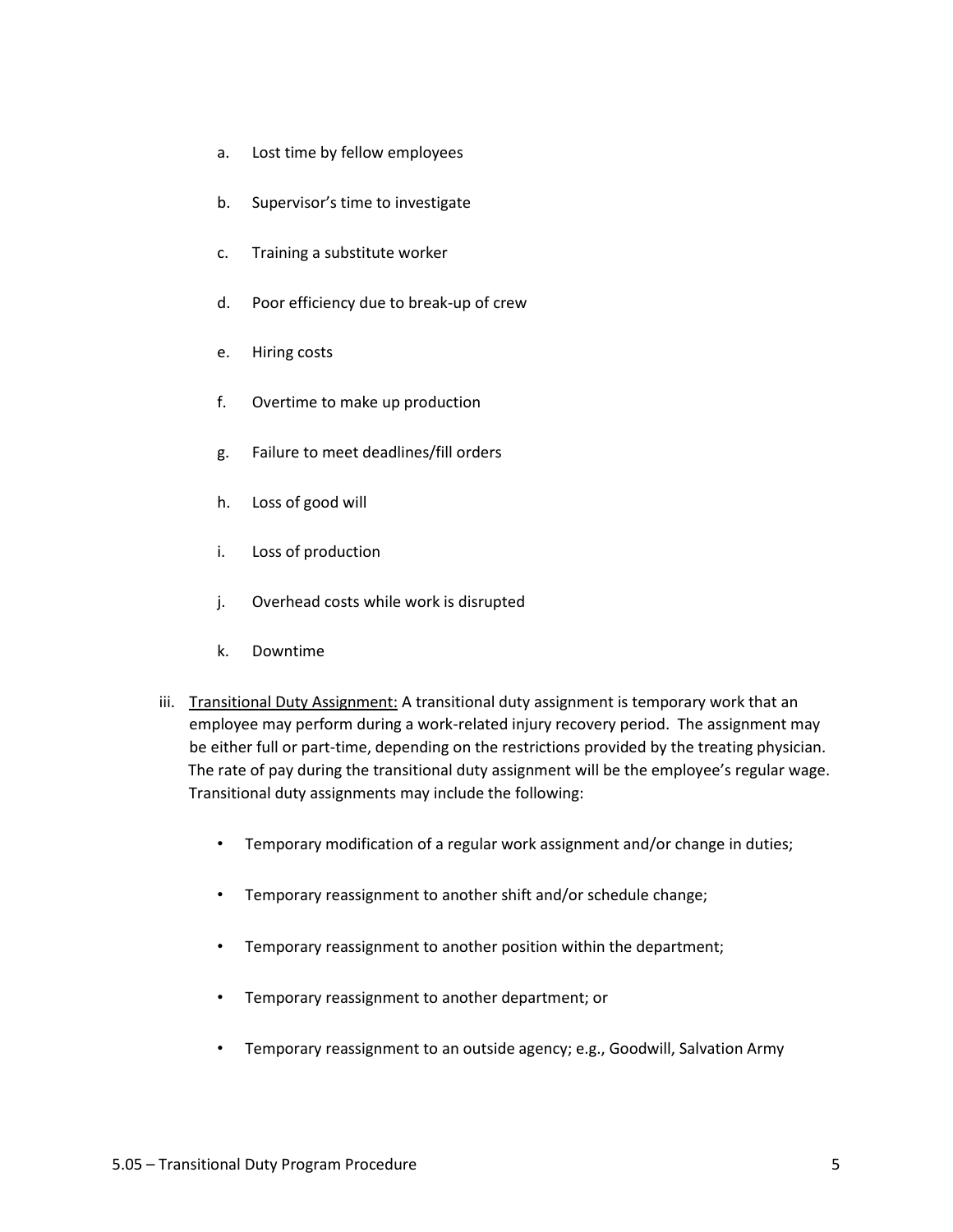Milwaukee County is not responsible for transportation to and from work or to any placement site. Employees are responsible for transportation to and from transitional duty assignments. The transitional duty assignment shall be designated based on the needs of the department, its divisions, and/or the County.

Participation in the transitional duty program is mandatory, provided there are work assignments that are available and compatible with the injury restrictions. Refusal to cooperate in the transitional duty program will result in uncompensated time off until the employee is eligible to return to full duty status. The injured employee may use accrued personal leave during this time in accordance with their department's work rules. If accruals are exhausted, and the injured employee refuses to cooperate in the transitional duty program, administrative action will be taken by the injured employee's department.

Additionally, participation in the transitional duty program is based on the following guidelines:

- The employee's medical condition(s) is/are due to a work-related injury or illness that temporarily prevents the employee from performing the full scope of his or her regular duties.
- The worker's compensation claim has been approved or is pending coverage determination.
- The employee will only be assigned to a temporary transitional duty assignment when it is medically necessary for the employee to be restricted from his or her normal work duties in the opinion of the treating physician.

Transitional duty employees will remain on the payroll of their employing department regardless of assignment, unless the transitional duty employee is placed at an outside agency. In such situations, payment will be coordinated through the Worker's Compensation Third Party Administrator (TPA).

If medical treatment and/or therapy appointments are necessary during the transitional duty period, employees are expected to make these appointments before or after scheduled working hours when possible. Employees should refer to AMOP 5.04 (3) (A) Accident and Claims Reporting Procedures - Workplace Injuries / Workers' Compensation Claims for specific details on how to properly report lost time.

All transitional duty assignments are temporary to facilitate an expedited recovery and to return the employee to normal work duties. They are not intended to become permanent placements and/or accommodations.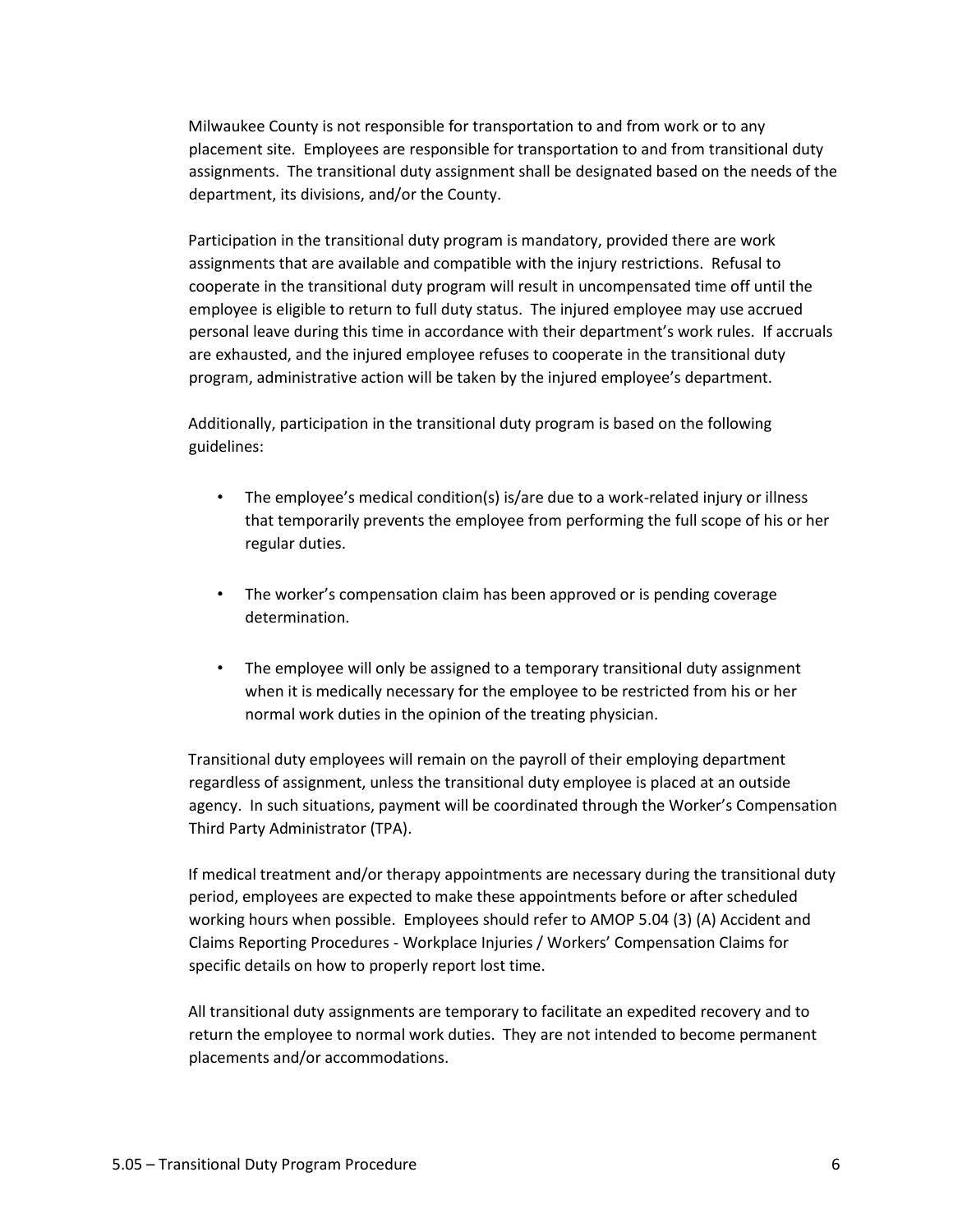- 1. Transitional Duty Assignment Progression: Transitional duty assignments are temporary and progressive in nature, they are not intended to become permanent placements and/or accommodations. Therefore, managers and supervisors need to monitor the progress of the injured employee working in a transitional duty assignment. Managers and supervisors will utilize Form 5.05 (a) Transitional Duty Progress Form for all injured employees placed in a transitional duty assignment.
	- a. 5.05 (a) Transitional Duty Progress Form: The purpose of the form is to help monitor the injured employee. It ensures the injured employee is progressing through the healing process and transitional duty assignment before ultimately returning to full duty work capacity.

The form will be completed by the employing department supervisor after receipt of any work restrictions provided by the injured employee from his or her treating physician. Additionally, the employing department supervisor will call the claims program manager and email claims@milwaukeecountywi.gov with the completed form at intervals of 30, 60, and 90 days to discuss the injured employee's progress. If the injured employee returns to full duty capacity prior to the conclusion of the 30, 60, or 90 day interval, the form does not need to be submitted. However, the employing department supervisor will still email claims@milwaukeecountywi.gov to notify the claims program manager that the employee has returned to full duty capacity.

- iv. Transitional Duty Task Bank: A transitional duty task bank is a tool used to assist managers and supervisors in accommodating an injured employee who has been assigned restrictions from a work-related injury. It is a list of useful and productive tasks that the injured employee can perform if his/her present job cannot be modified to fit the treating physician's restrictions.
	- 1.Proactive Step: The transitional duty task bank is proactive, as the department and/or divisions should have compiled a list of tasks an injured employee may be able to complete prior to a workplace injury occurring. The compiled list decreases downtime for the supervisor or manager by providing them with a tool that they can immediately reference, rather than trying to determine what tasks are available at the time they receive work restrictions from the injured employee's treating physician.
	- 2.Task Bank Responsibilities: Milwaukee County departments and divisions are responsible for developing, maintaining, and utilizing their own internal transitional duty task bank. Additionally, the County will develop, maintain, and utilize an overarching County-wide task bank for instances in which onsite accommodation within the department and/or divisions cannot be completed.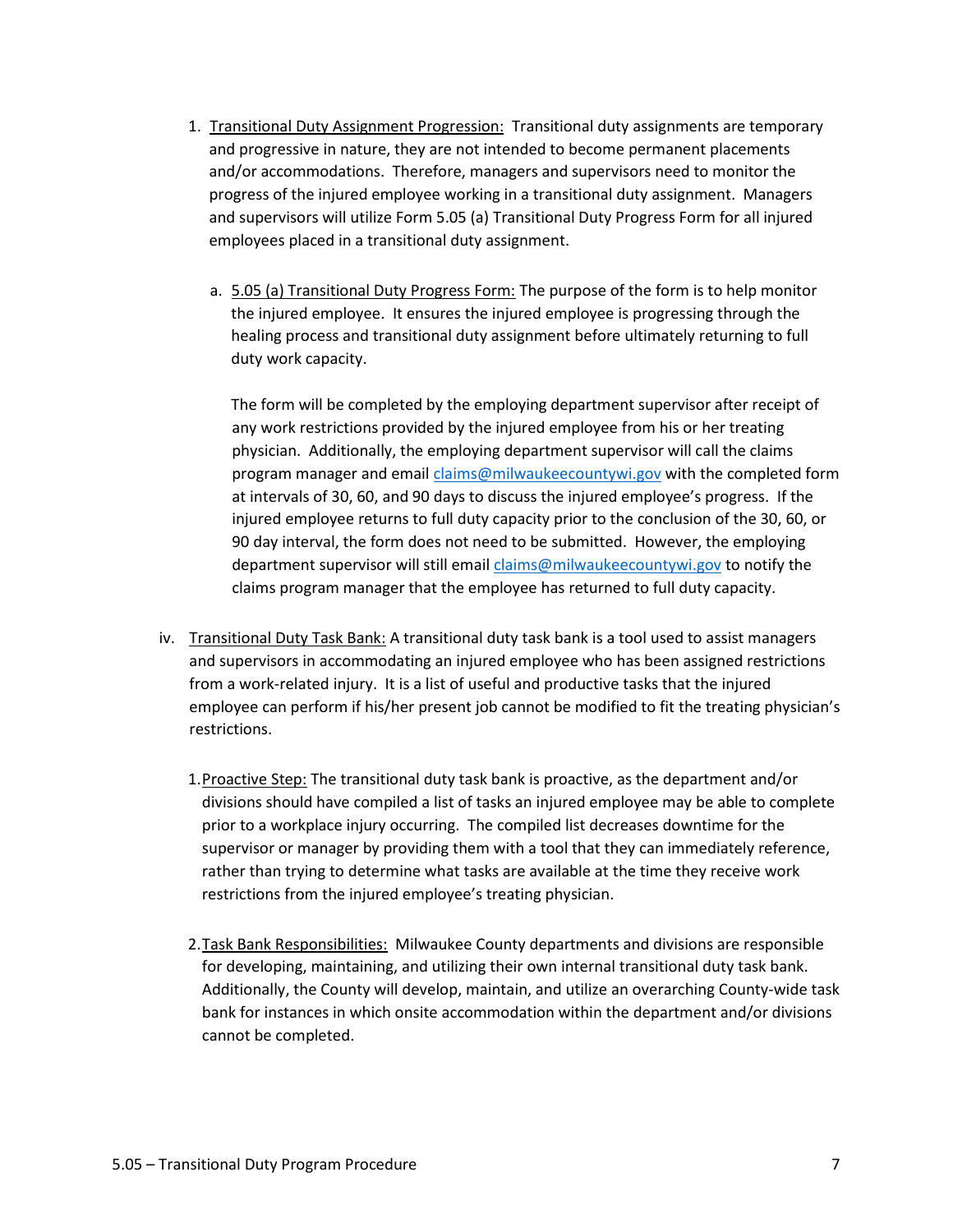- a. Transitional Duty Task Assignment Bank Form: Milwaukee County will utilize Form 5.05 (b) Transitional Duty Task Assignment Bank form to develop its internal task banks. The form lists information such as department, position, shift, job description, physical requirements, etc. The physical requirements are listed so the manager or supervisor can determine the appropriate type of task that the injured employee can perform within the restrictions set by his or her treating physician.
- b. Departments and/or Divisions Task Bank: Milwaukee County departments and/or divisions will utilize Form 5.05 (b) Transitional Duty Task Assignment Bank form to develop and maintain their internal task bank. The task bank will be reviewed annually by the department and/or divisions, updated/maintained as necessary, and made readily available for managers and supervisors. The department and/or divisions will train managers and supervisors on its location/use.
- c. County-wide Task Bank: The Claims Program Manager in the Department of Risk Management will also utilize Form 5.05 (b) Transitional Duty Task Assignment Bank form to develop and maintain the County-wide task bank. The County-wide task bank will be reviewed annually by the Claims Program Manager, updated/maintained as necessary, and be made available to departments and/or divisions in the event onsite accommodation within the department and/or divisions cannot be completed.
- B. Responsibilities: A successful transitional duty program assigns responsibilities to the injured employee, employing department supervisor, receiving department supervisor, and the claims program manager.
	- i. Injured Employee: The injured employee must realize that the transitional duty assignment is a vital part of the overall treatment and recovery process. He or she is responsible for completing these actions:
		- Reporting any workplace injury immediately to supervisor.
		- Completing all necessary worker's compensation paperwork.
		- Maintaining contact with supervisor after each medical appointment and forwarding all transitional duty work slips within 24 hours to his/her supervisor.
		- Returning to transitional duty that is within medical restrictions as set by the treating physician.
		- Attending all scheduled treating physician appointments and participating in prescribed treatment plans.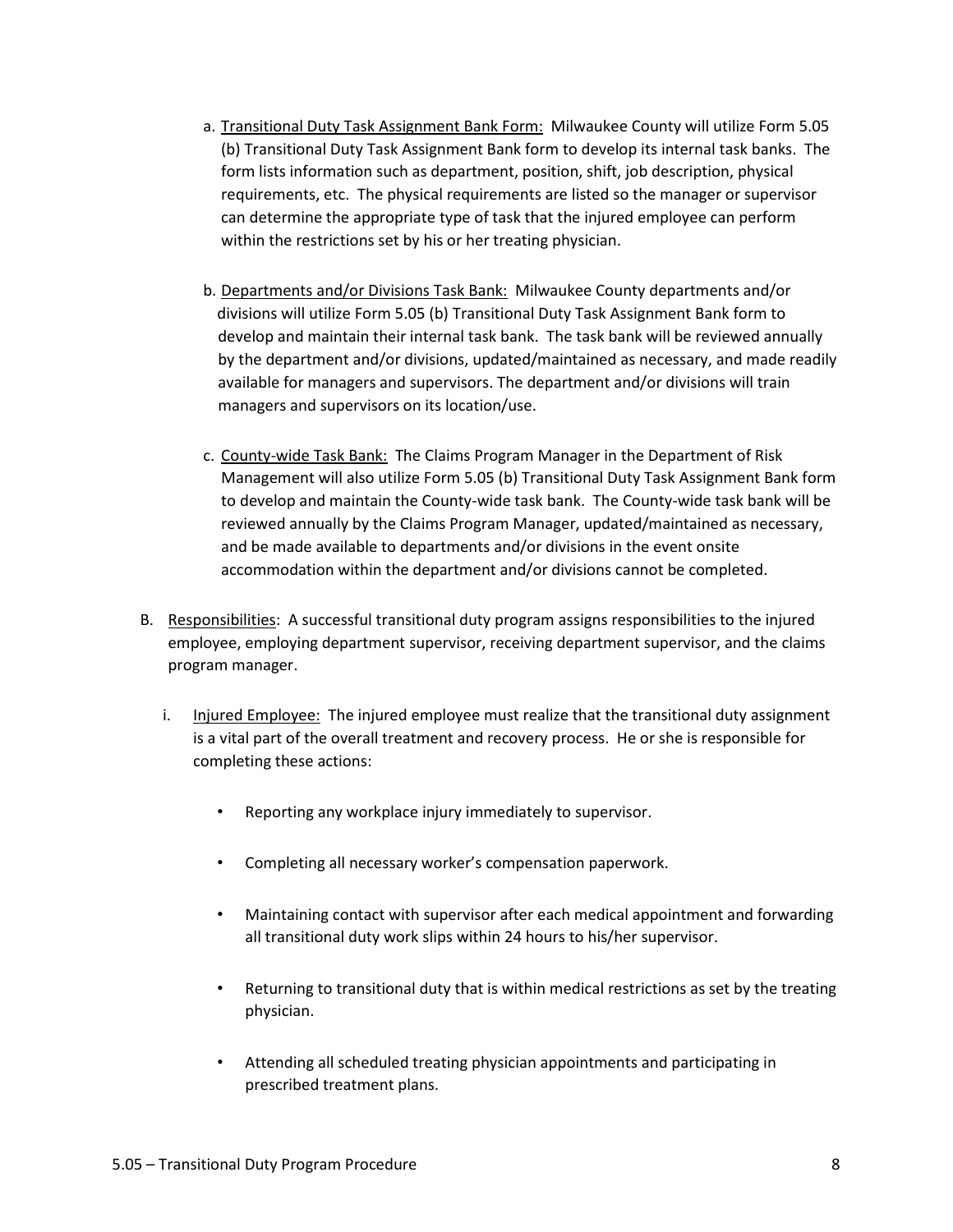- Following all transitional duty program guidelines and practices.
- ii. Employing Department Supervisor: The employing department supervisor is responsible for managing and contacting his/her injured employee throughout the duration of the worker's compensation claim. He or she is responsible for completing these actions:
	- Following the AMOP 5.04 (3) (A) Accident and Claims Reporting Procedures Workplace Injuries/ Worker's Compensation Claims and instructing/guiding the injured employee on this process.
	- Completing all necessary worker's compensation paperwork.
	- Informing injured employee of transitional duty program guidelines and practices.
	- Maintaining contact with injured worker throughout the entirety of his/her workers' compensation claim, regardless of transitional duty assignment location, and instructing injured employee to submit all transitional duty work slips within 24 hours.
	- Forwarding all transitional duty work slips to claims@milwaukeecountywi.gov
	- Developing and assigning transitional duty work for the injured employee, which may include utilizing the department and/or divisions or the County-wide transitional duty task bank, referenced in (A)(iv) of this document.
	- Providing the necessary training to the employee to enable him/her to successfully and safely complete the transitional duty assignment.
	- Monitoring injured employee recovery through incoming transitional duty work slips and Form 5.05 (a) Transitional Duty Progress Form, referenced in (A)(iii)(1) of this document.
	- Following 5.05 Appendix 1: Supervisor Quick Guidelines: Workers' Compensation Time Card Coding form.
- iii. Receiving Department Supervisor (Off-site accommodation): The receiving department supervisor is responsible for managing the employee's transitional duty assignment at the location. He or she is responsible for completing these actions: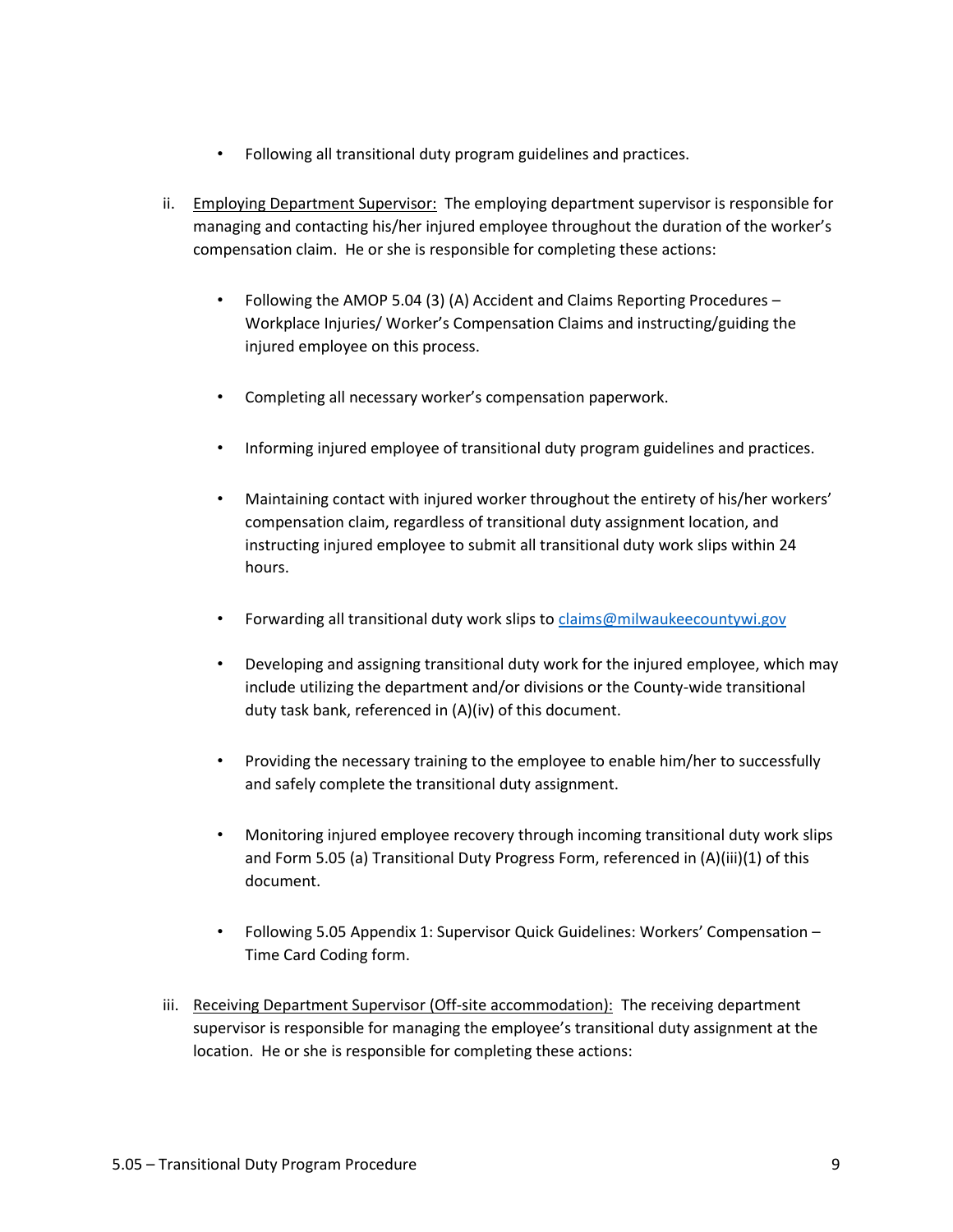- Providing the necessary training to the employee to enable him/her to successfully and safely complete the transitional duty assignment.
- Monitoring and managing the injured employee during the off-site transitional duty assignment.
- Informing the employing department supervisor of any status changes regarding the injured employee. If the injured employee's restrictions change or he/she is released to full duty, the receiving department supervisor shall notify and forward a copy of the transitional duty work slip to the employing department supervisor and claims@milwaukeecountywi.gov
- Following 5.05 Appendix 1: Supervisor Quick Guidelines: Workers' Compensation Time Card Coding form.
- iv. Claims Program Manager: The Claims Program Manager is responsible for managing the injured employee's workers' compensation claim. He or she is also responsible for completing these actions:
	- Informing and answering questions from injured employee and supervisor regarding rights and responsibilities under the workers' compensation law.
	- Maintaining documentation and data on the status of claims and trends.
	- Serving as a resource to help identify and facilitate transitional duty assignments.
	- Developing, maintaining, and updating the County-wide transitional duty task bank.
- C. Transitional Duty Implementation: The following steps will be utilized when implementing the transitional duty program and assignment for onsite accommodation within the department and/or division, offsite accommodation within Milwaukee County, and offsite accommodation outside the County. When implementing the transitional duty assignment, employing department supervisors will follow the above listed order for accommodation.
	- i. Onsite accommodation within the department and/or division: Follow the AMOP 5.04 (3) (A) Accident and Claims Reporting procedures throughout the entirety of the employee's workers' compensation claim. When reaching step AMOP 5.04 (3) (A) (vii), the injured employee and employing department supervisor will follow the below listed procedures for accommodation: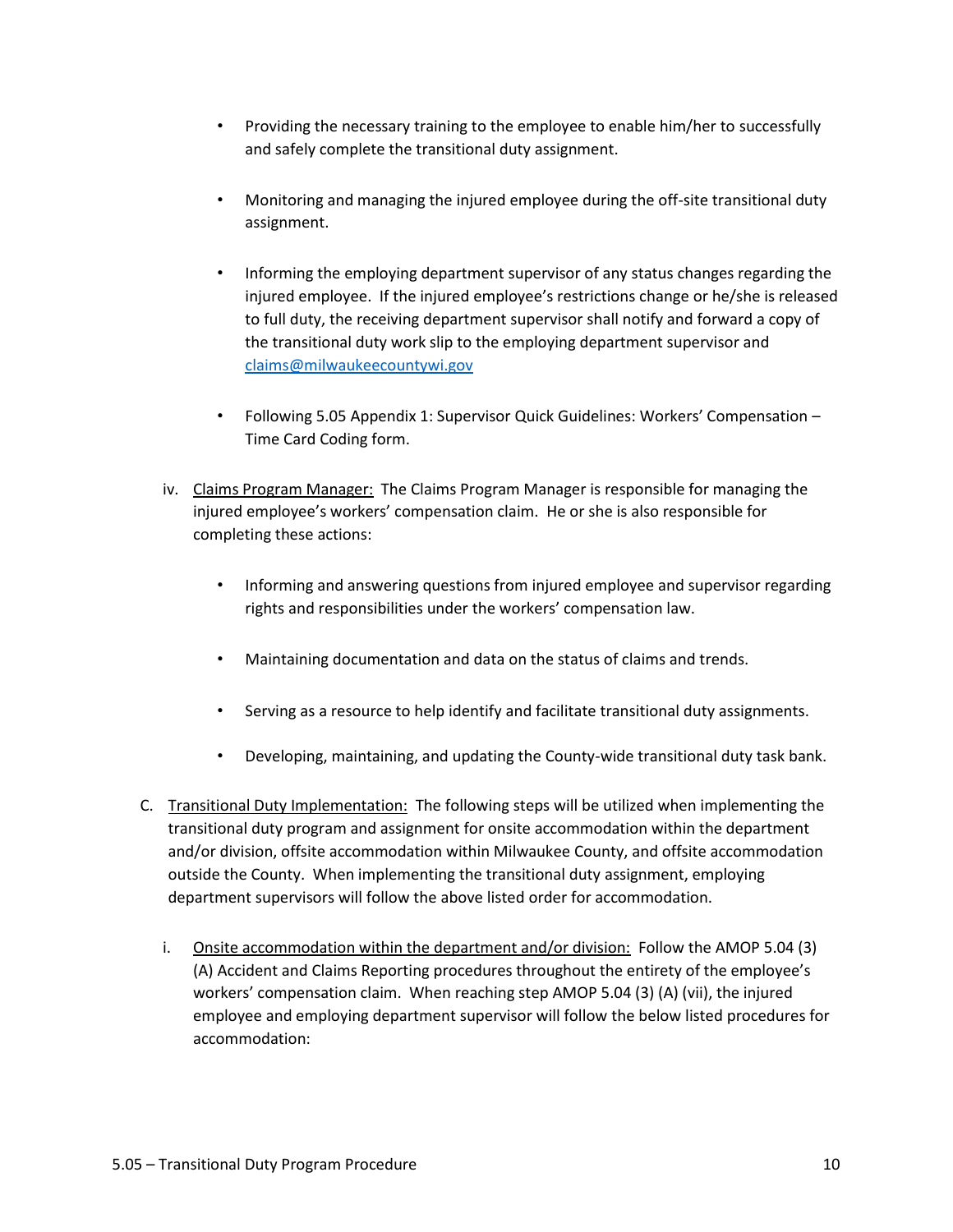- 1. The injured employee and employing department supervisor must follow their responsibilities as listed in (B) (i) and (B) (ii) of this procedure.
- 2. The employing department supervisor and injured employee are expected to remain in communication throughout the claim. The injured employee is required to provide all transitional duty work slips to his or her employing department supervisor within 24 hrs. of receipt. The department supervisor should, in turn, immediately send all work slips to claims@milwaukeecountywi.gov. If transitional duty work slips have not been received within 24 hrs. it is the employing department supervisor's responsibility to contact the injured employee and obtain the documentation, and it is the injured employee's responsibility to provide the documentation. Transitional duty work slips are always provided to the injured employee after each medical appointment. In the event the employing department supervisor cannot obtain a transitional duty work slip, they should contact their HR partner and/or the claims program manager for further assistance.
- 3. The transitional duty work slip from the treating physician specifies the physical restrictions resulting from the work-related injury or illness. This information is used for determining the transitional duty assignment.
- 4. The employing department supervisor develops a transitional duty assignment that matches the restrictions from the treating physician. The employing department supervisor should consult with other members of management, their HR Partner, and the claims program manager for assistance if necessary.
- 5. The employing department supervisor keeps the transitional duty assignment as close as possible to injured employee's regular job tasks. If unable to accomplish, utilize tasks throughout your department/division as long as the tasks match the restrictions. This information can be found in your department's and/or division's transitional duty task bank.
- 6. The employing department supervisor will assign and explain the transitional duty assignment to the injured employee and address any concerns or issues. Provide any necessary training. Take steps to ensure the transitional duty assignment is performed safely.
- 7. The employing department supervisor notifies claims@milwaukeecountywi.gov when the injured employee returns to work through the transitional duty program and of any status changes to the injured employee's restrictions.
- 8. The employing department supervisor will make sure the injured employee continues therapy/doctor visits at reasonable intervals through routine communication with the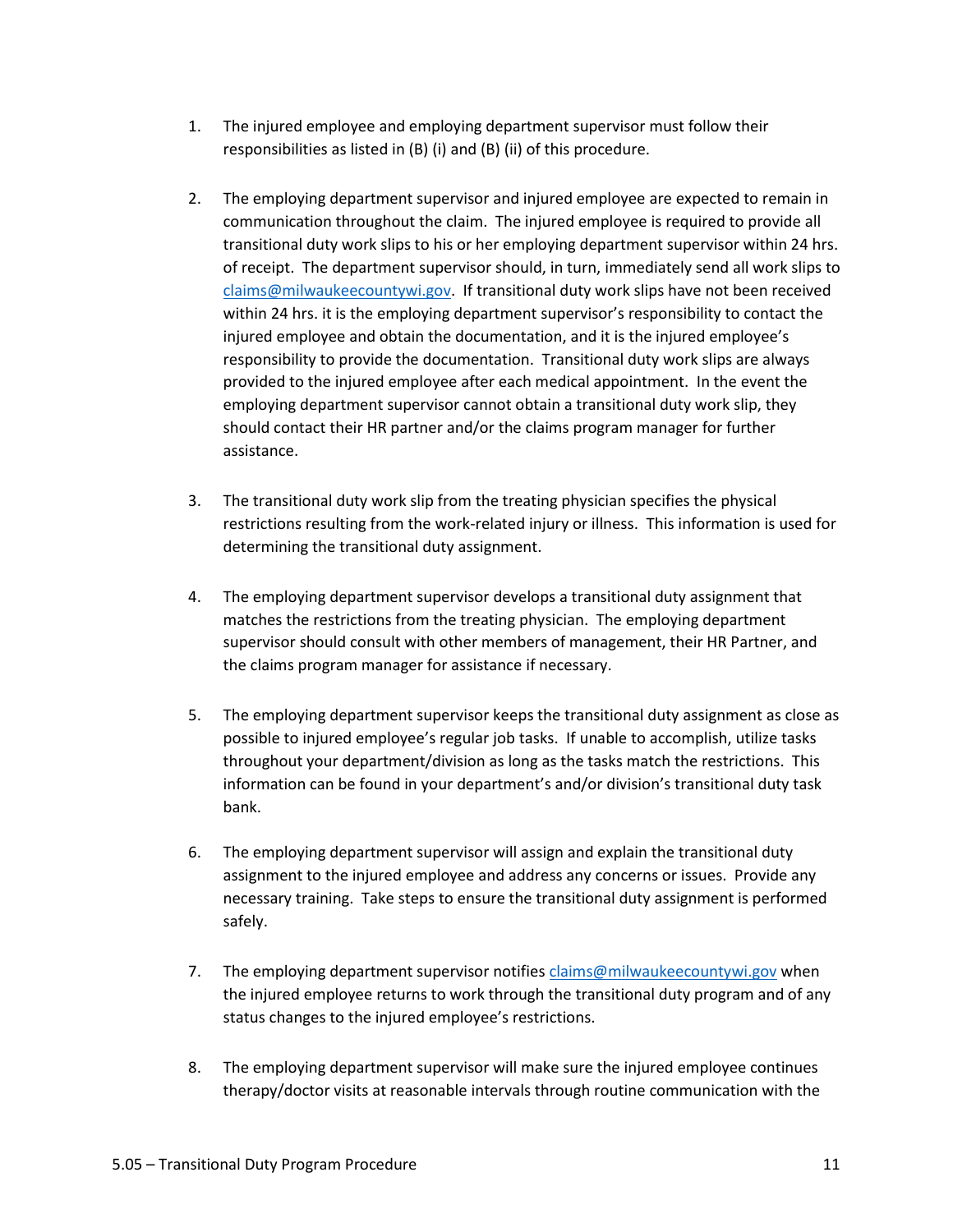injured worker. Medical Appointments should be scheduled before or after normal working hours when possible. As restrictions are removed by the treating physician, the employing department supervisor should increase the task demands and move the injured employee closer to performing the tasks of his/her regular position.

- 9. The employing department supervisor will utilize 5.05 Appendix 1: Supervisor Quick Guidelines: Workers' Compensation – Time Card Coding to accurately code the employee's work time. The injured employee will be directed by the employing department supervisor regarding how time should be reported.
- 10. The employing department supervisor should promptly notify claims@milwaukeecountywi.gov when the employee returns to full duty.
- ii. Offsite accommodation within Milwaukee County: Follow the AMOP 5.04 (3) (A) Accident and Claims Reporting procedures throughout the entirety of the injured employee's worker's compensation claim. If restrictions are obtained in which the employing department supervisor cannot make onsite accommodation within the department and/or division, the injured employee and employing department supervisor will follow the below listed procedures for accommodation:
	- 1. The injured employee, employing department supervisor, receiving department supervisor, and Claims Program Manager must follow their responsibilities as listed in  $(B)$  (i),  $(B)$  (ii),  $(B)$  (iii),  $(B)$  (iv) of this procedure.
	- 2. The employing department supervisor notifies their HR Partner and other members of management immediately, as there may be additional transitional duty assignments in your department/division that may match the restrictions provided by the treating physician.
	- 3. The employing department supervisor notifies the claims program manager of the situation. The Claims Program Manager will utilize the County-wide transitional duty task bank to determine transitional duty assignment availability offsite, but within the geographic boundaries of Milwaukee County.
	- 4. If transitional duty assignment is available offsite but within Milwaukee County, the Claims Program Manager will notify the employing department supervisor and receiving department supervisor of the assignment. The notification will include the following information:
		- a. Placement location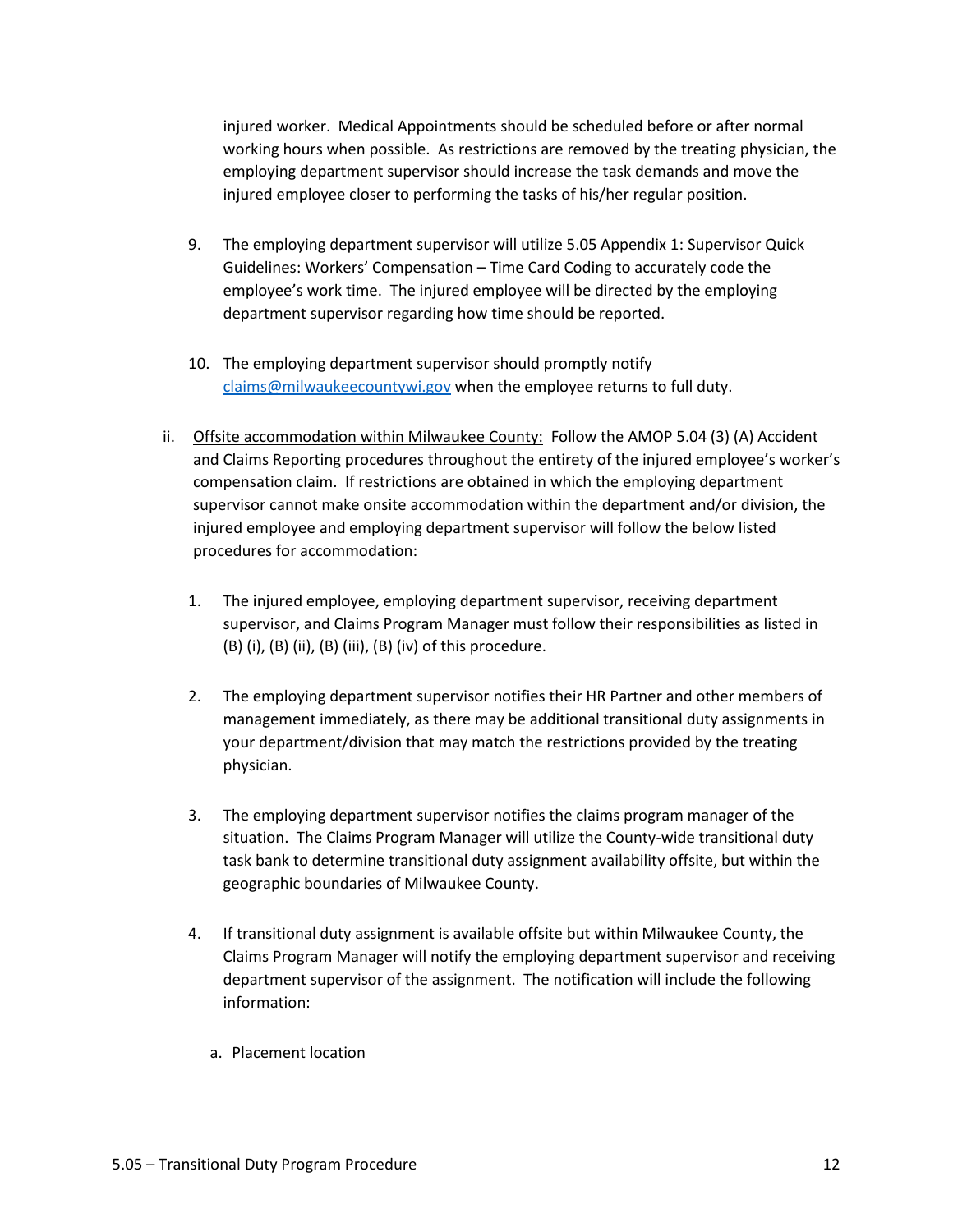- b. Location contact
- c. Job assignment
- d. Work hours
- e. Dress code if applicable
- f. Current restrictions
- 5. The employing department supervisor is responsible for contacting the injured employee and informing him or her of the offsite accommodation within Milwaukee County. The injured employee will report as directed.
- 6. The employing department supervisor will continue to look for onsite accommodation within the department/division while the employee is receiving offsite accommodation within Milwaukee County. If onsite accommodation within the department/division is found, the employing department supervisor will notify the receiving department supervisor and claims@milwaukeecountywi.gov of when and where the injured employee is to report. The injured employee will report as directed.
- 7. If onsite accommodation cannot be accomplished the injured employee will remain at the offsite, transitional duty assignment for the entirety of his or her recovery period. When the injured employee is released to full duty by the treating physician, he or she will provide the transitional duty work slip to the receiving department supervisor and notify his or her employing department supervisor. The receiving department supervisor will email claims@milwaukeecountywi.gov and notify of the full release. The injured employee is expected to report to his or her normal position the following business day.
- 8. The receiving department supervisor will utilize 5.05 Appendix 1: Supervisor Quick Guidelines: Workers' Compensation – Time Card Coding to approve the employee's work time. The injured employee will be directed by the receiving department supervisor regarding how time should be reported.
- iii. Offsite accommodation outside the County: Follow the AMOP 5.04 (3) (A) Accident and Claims Reporting procedures throughout the entirety of the employee's workers' compensation claim. If onsite accommodation within the department and/or division and offsite accommodation within Milwaukee County cannot be accomplished, the injured employee and employing department supervisor will follow the below listed procedures for accommodation: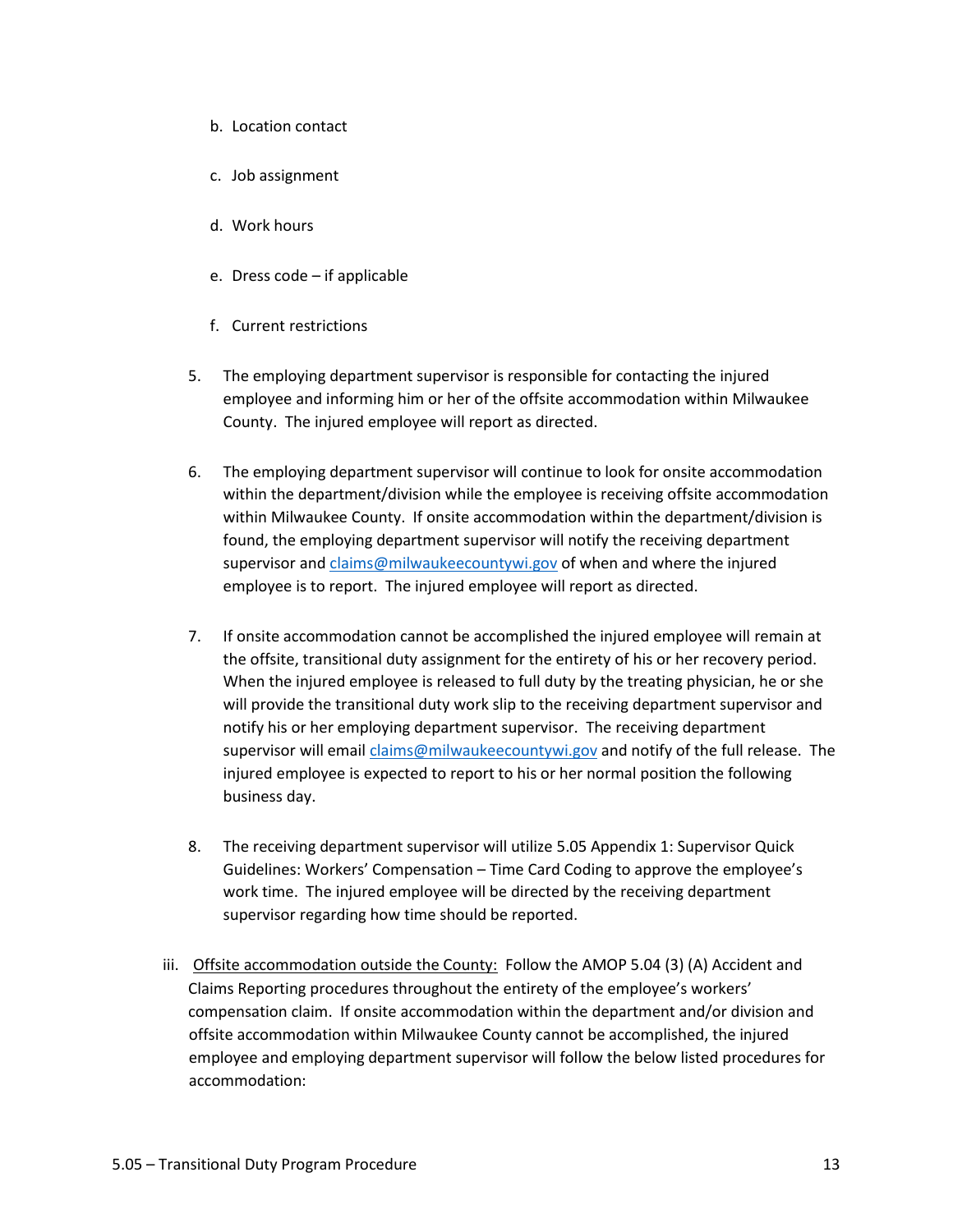- 1. The injured employee, employing department supervisor, and Claims Program Manager must follow their responsibilities as listed in  $(B)$  (i),  $(B)$  (ii), and  $(B)$  (iv) of this procedure.
- 2. The Claims Program Manager will notify the employing department supervisor that offsite accommodation within Milwaukee County is not available.
- 3. The Claims Program Manager will immediately notify the third-party administrator (TPA) of the situation and request accommodation of the individual through the Milwaukee County Care Line Transitional Return to Work (TRTW) program.
- 4. The Milwaukee County Care Line will notify the injured employee via phone and mail of offsite accommodation outside the County.
- 5. The injured employee and Claims Program Manager will notify the employing department supervisor of the offsite accommodation outside the County.
- 6. The injured employee will report to the offsite accommodation outside the County as assigned and follow all work rules established by the offsite accommodation outside the County facility.
- 7. The employing department supervisor will continue to look for onsite accommodation within the department/division while the employee is offsite, outside the County. If accommodation is found onsite, the employing department supervisor will notify the injured employee and claims@milwaukeecountywi.gov of when and where the injured employee is to report. The claims program manager will notify the TPA and Alaris of onsite accommodation within the department/division. The injured employee will report as directed the next business day. The injured employee and employing department supervisor will follow the procedures listed in (C) (i) of this program.
- 8. The Claims Program Manager will continue to look for offsite accommodation within Milwaukee County. If offsite accommodation within Milwaukee County is found, the Claims Program Manager will notify the TPA, Alaris, and the employing department supervisor of the accommodation. The injured employee, employing department supervisor, receiving department supervisor, and claims program manager will follow the procedures listed in (C) (ii) of this program.
- 9. The employing department supervisor will utilize 5.05 Appendix 1: Supervisor Quick Guidelines: Workers' Compensation – Time Card Coding to accurately code the injured employees work time. The injured employee will follow the time card reporting procedures established by the offsite accommodation outside the County facility.